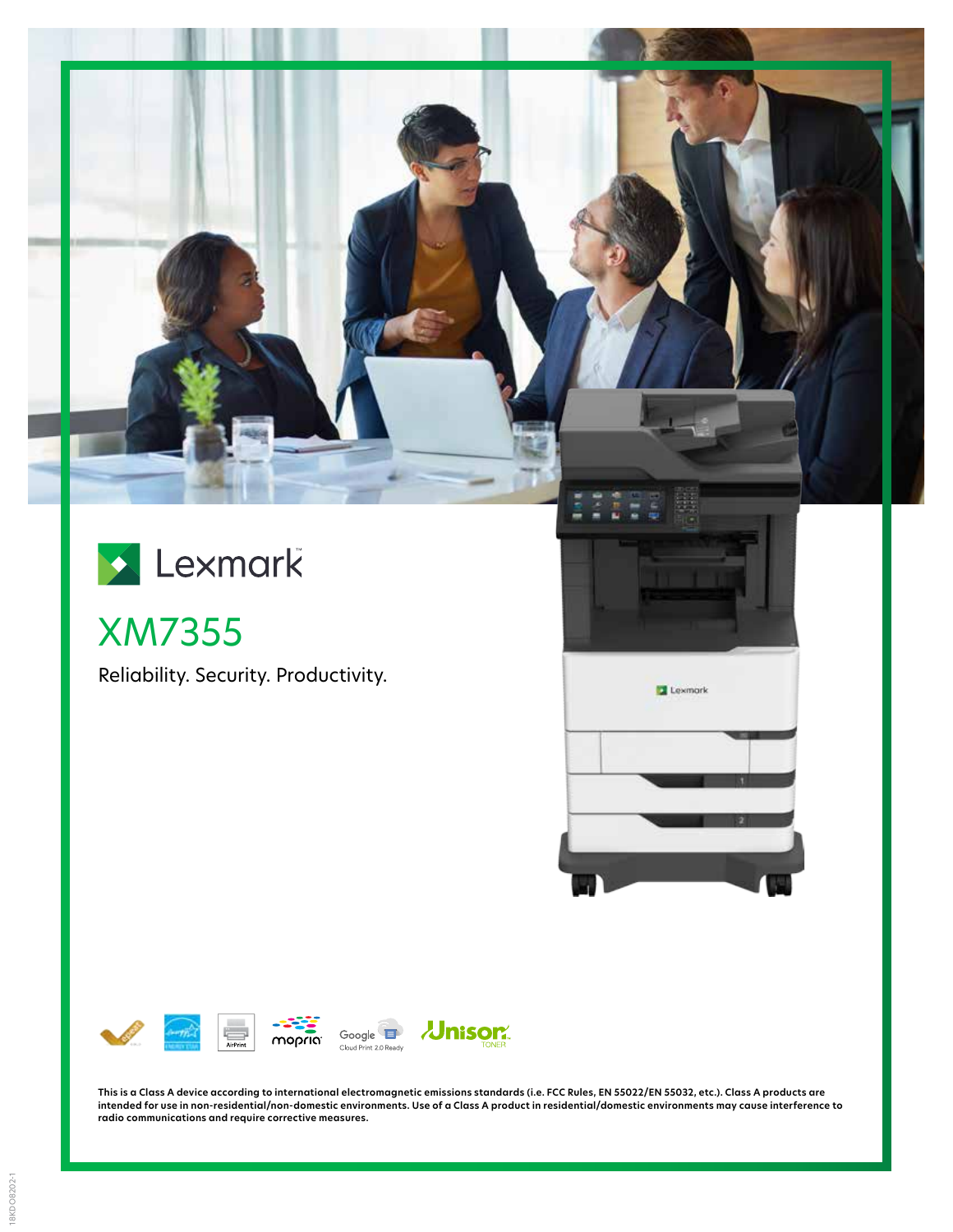# Lexmark XM7355

**With monochrome output up to 55 ppm\*, long-life imaging components, Ultra High Yield toner capacity, exceptional durability, and complete finishing options, the Lexmark XM7355 is designed for speed and uptime. A 10-inch class/25-cm touch screen with e-Task interface keeps you informed and in control, whether you connect via Ethernet, USB or mobile.**



#### **Get more done**

- } Powerful 1.2-GHz quad-core processor and up to 6 GB of memory drives printing at up to 55 ppm\* and scanning at up to 150 sides per minute.
- } Robust paper handling includes reliable feeding of a wide range of media types and sizes and up to 1200 sheets of standard input.
- } Connect via Ethernet, USB, or simple mobile printing options.
- } Staple and hole-punch finishing options add a polished and professional look.

#### **Interact with ease**

- } Intuitive 10-inch class/25-cm color touch screen offers smooth, tablet-like interaction with customizable convenience and productivity apps.
- ▶ Front access to the paper path and power button means you'll virtually never have to access the back of the device, allowing placement in or on cabinets.
- } Innovative serviceability features, starting with singledoor access to parts and supplies, help you resolve problems quickly.

#### **Ready when you are**

- Long-life fuser and imaging components extend uptime.
- } Unison™ Toner replacement cartridges deliver up to 45,000 pages\*\* of high-quality printing.
- } Steel frame and durable design stands up to heavy use and harsh environments.

#### **Full-spectrum security**

- } Lexmark's full-spectrum security architecture helps keep your information safe—in the document, on the device and over the network.
- } Keypoint Intelligence Buyers Lab honored Lexmark with a prestigious BLI PaceSetter award for Document Imaging Security\*\*\*.



### **Built for planet earth**

- } Energy management features reduce power consumption in active use or sleep mode.
- } Standard two-sided printing saves paper.
- } Device is rated EPEAT® Gold and ENERGY STAR® certified.
- } Recycle cartridges through the award-winning Lexmark Cartridge Collection Program (LCCP).

\*Print and copy speeds measured in accordance with ISO/IEC 24734 and ISO/IEC 24735 respectively (ESAT). For more information see: www.lexmark.com/ISOspeeds. \*\*Average yield based on approximately 5% print coverage. \*\*\*Award based on North America and/or Western Europe data

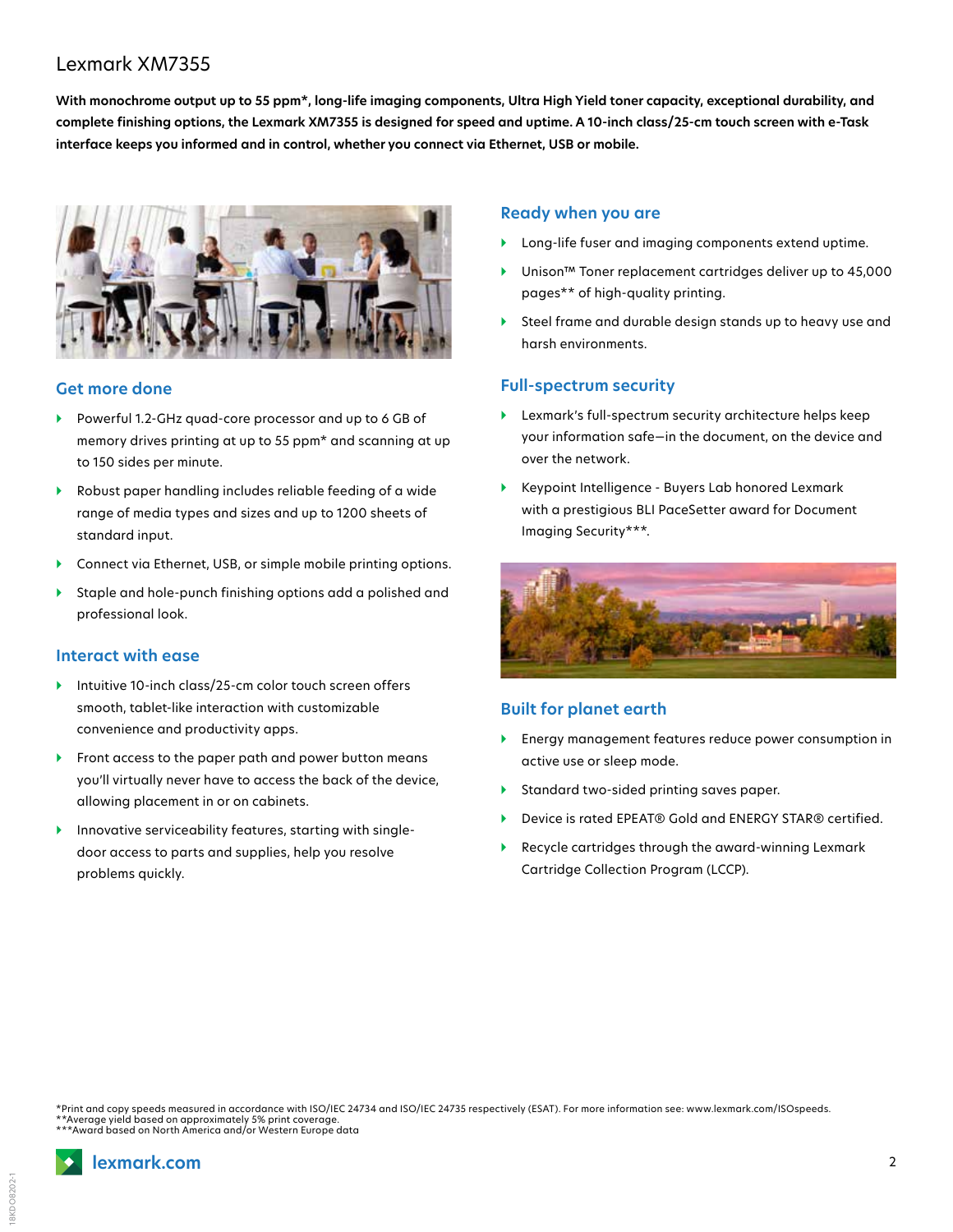## Lexmark XM7355



| 25B1202 | Lexmark XM7355                                                   |
|---------|------------------------------------------------------------------|
| P/N     | <b>Cartridges and supplies</b>                                   |
| 25B3086 | Black Lexmark toner cartridge                                    |
| 58D0Z00 | Imaging Unit                                                     |
| 25A0013 | 3 staple cartridges                                              |
| P/N     | <b>Paper handling</b>                                            |
| 25B2900 | 550-sheet-tray                                                   |
| 25B2950 | 2100-sheet tray                                                  |
| 25B2999 | Offset stacker                                                   |
| 50G0849 | Staple, hole punch finisher                                      |
| 50G0850 | Staple finisher                                                  |
| 50G0852 | 4-Bin mailbox                                                    |
| P/N     | <b>Memory options</b>                                            |
| 57X9801 | User flash                                                       |
| 57X0204 | Memory expansion (4GB) DDR3                                      |
| P/N     | <b>Connectivity</b>                                              |
| 14F0100 | RS-232C serial interface card                                    |
| 14F0000 | Parallel 1284-B interface card                                   |
| 27X0142 | MarkNet N8230 fiber ethernet 100BASE-<br>FX(LC), 1000BASE-SX(LC) |
| 27X6510 | MarkNet N8370 802.11a/b/g/n/ac 2.4/5GHz<br>wireless              |
| 1021231 | 10-Foot Parallel Printer Cable                                   |
| 1021294 | 2-Meter USB Printer Cable                                        |
| P/N     | <b>Furniture and accessories</b>                                 |
| 57X7040 | Keyboard                                                         |
| 57X7030 | Keyboard kit (English)                                           |
| P/N     | <b>User replaceable parts</b>                                    |
| 41X2352 | Roller kit                                                       |
| 41X2351 | ADF maintenance kit                                              |
| 41X1108 | Media pick roller (input tray)                                   |
| 41X1119 | Tray separator (input tray)                                      |
| 41X1076 | Transfer roller                                                  |
| 41X0358 | ADF media pick roller                                            |
| 41X0360 | ADF Separation Roller and cover                                  |
| 41X1123 | Multipurpose feeder pick roller                                  |
|         |                                                                  |

**P/N Hardware**

For fusers and fuser maintenance kits, contact your service provider. For application solutions see

https://www.lexmark.com/epg

Note 1: Supports up to 2 optional 550-sheet trays.

Note 2: Supports one optional staple, hole punch finisher; OR one optional staple finisher; OR one optional 4-bin mailbox; OR one optional offset stacker. Note 3: All measurements are shown as height x width x depth. For more information about supported configurations, refer to the Printer, Option and Stand Compatibility Guide at http://www.lexmark.com/publications/furniture\_safety/

**Optional** 

#### © 2018 Lexmark. All rights reserved.

Lexmark, the Lexmark logo and Unison are trademarks of Lexmark International, Inc., registered in the United States and/or other countries. AirPrint® and the AirPrint Logo® are trademarks of Apple, Inc. ENERGY STAR® is a U.S. registered mark. Google Cloud Print™ is a trademark of Google, Inc. MOPRIA®, the Mopria® Logo™ and the Mopria® Alliance logos are trademarks, service marks, and certification marks of Mopria Alliance, Inc. in the United States and other countries. All other trademarks are the property of their respective owners. All other trademarks are the property of their respective owners.

This product includes software developed by the OpenSSL Project for use in the Open SSL Toolkit (http://www.openssl.org/).